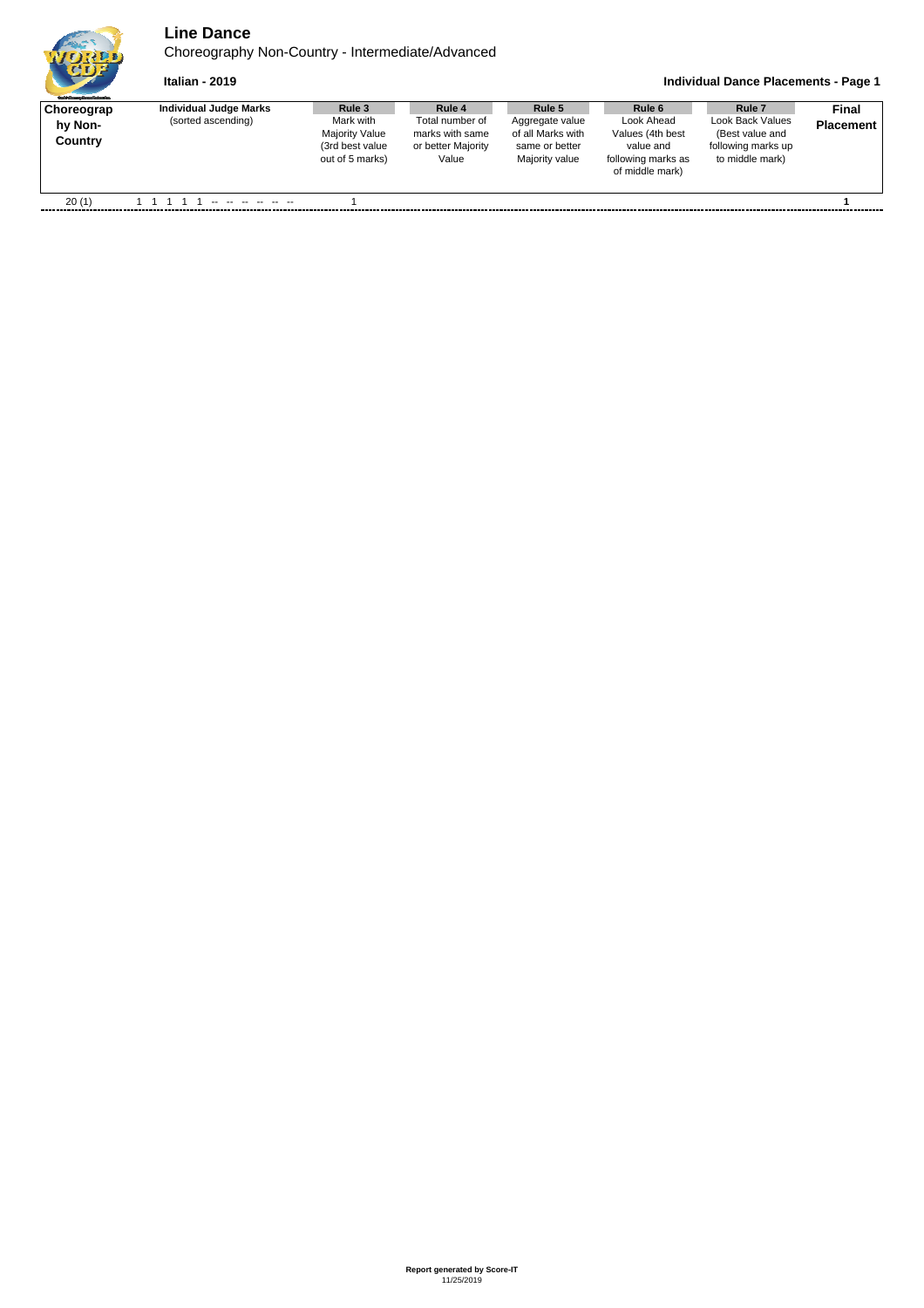## **Line Dance**

Choreography Non-Country - Intermediate/Advanced



| <b>ICKS</b>                  | <br>Judges             |        |  |  |  |  |  |  |  |  |
|------------------------------|------------------------|--------|--|--|--|--|--|--|--|--|
| Non.<br>Countr:              |                        |        |  |  |  |  |  |  |  |  |
| were<br>n<br>NO.<br>nalties∩ | .<br>applied in this a | dance. |  |  |  |  |  |  |  |  |

No penalties were applied in this dance.

No penalties were applied in this dance.

No penalties were applied in this dance.

No penalties were applied in this dance.

No penalties were applied in this dance.

| Penalty      | <b>Non-Conference Penalty Codes</b>  |                                           | <b>Conference Penalty Codes</b> |                                                          |  |  |
|--------------|--------------------------------------|-------------------------------------------|---------------------------------|----------------------------------------------------------|--|--|
| <b>Codes</b> | <b>Placement Reduction</b>           | <b>Last Placement</b>                     | Reasons                         | Codes                                                    |  |  |
|              | - Costume and Appearance             | Prop Use<br>P<br>$\overline{\phantom{a}}$ | Self Selected Music             | Single Lower Placement                                   |  |  |
|              | - Basic Pattern<br>B                 | Dance Delivery<br>D                       | Loss of Hat                     | - Last Place                                             |  |  |
|              | - Courtesy & Floorcraft<br>н.        | Costume Minimums<br>н                     | Leaving the Dance Floor         | <b>Full Disqualification</b><br>$\overline{\phantom{a}}$ |  |  |
|              | - Acceptable Behavior                | (Boots & Hats)                            |                                 | - Expulsion<br>Е                                         |  |  |
|              | Movement<br>$\overline{\phantom{0}}$ |                                           |                                 |                                                          |  |  |
|              | Timina<br>$\sim$                     |                                           |                                 |                                                          |  |  |